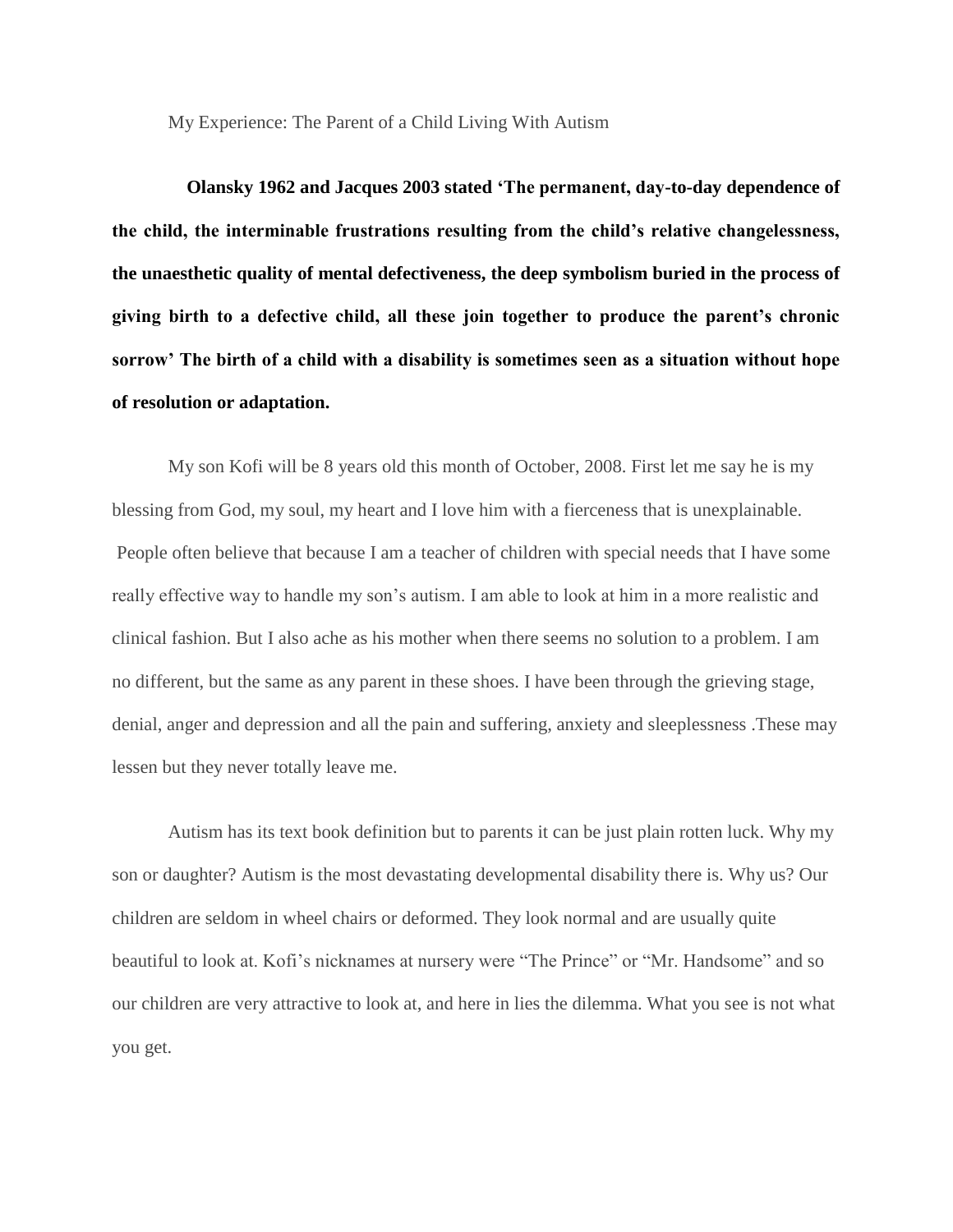My particular situation is a bittersweet one. To me autism can feel like a gift as well as a curse. At these times I turn to God because there must be a reason that my son is living with autism in Barbados in 2008.

 I completed the first leg of my university education by submitting a thesis on the coping skills of relatives and parents who live with persons on the spectrum. My position as a teacher of special needs for 13 years and parent of a son with autism affected that project in relation to what I perceived to be the lack of attention paid to research involving disabilities in Barbados. Unfortunately in every area involving persons with special-needs the word **'lack'** is a popular and much used one.

I live with a child who lacks reasoning and understanding of many basic concepts, and who is unable to fully communicate his needs clearly. Kofi is also unable to answer necessary questions beginning with what, where, how, and when. The words I use every day are stressful, hopeless, unmanageable, anxious, obstinate, aggressive, frustrating, exhausting, unbearable, heart-wrenching, depressing and painful. It would be very easy to say that **I can not cope**. Just like the negatives there are positives and these vary from child to child and family to family. My son is also happy, quite a comedian, social, friendly, loving, caring, intelligent, displays empathy, a joy to know, fun, sharing, very affectionate, helpful and independent, talented, curious and aware of the world he is in. He is almost like any other child except that he lives with autism.

Parents and family members of persons with autism are aware of the high levels of stress involved. These stress levels are frequent and a regular part of the **twenty four hour management** of children and persons with autism. The misunderstandings and confusion due to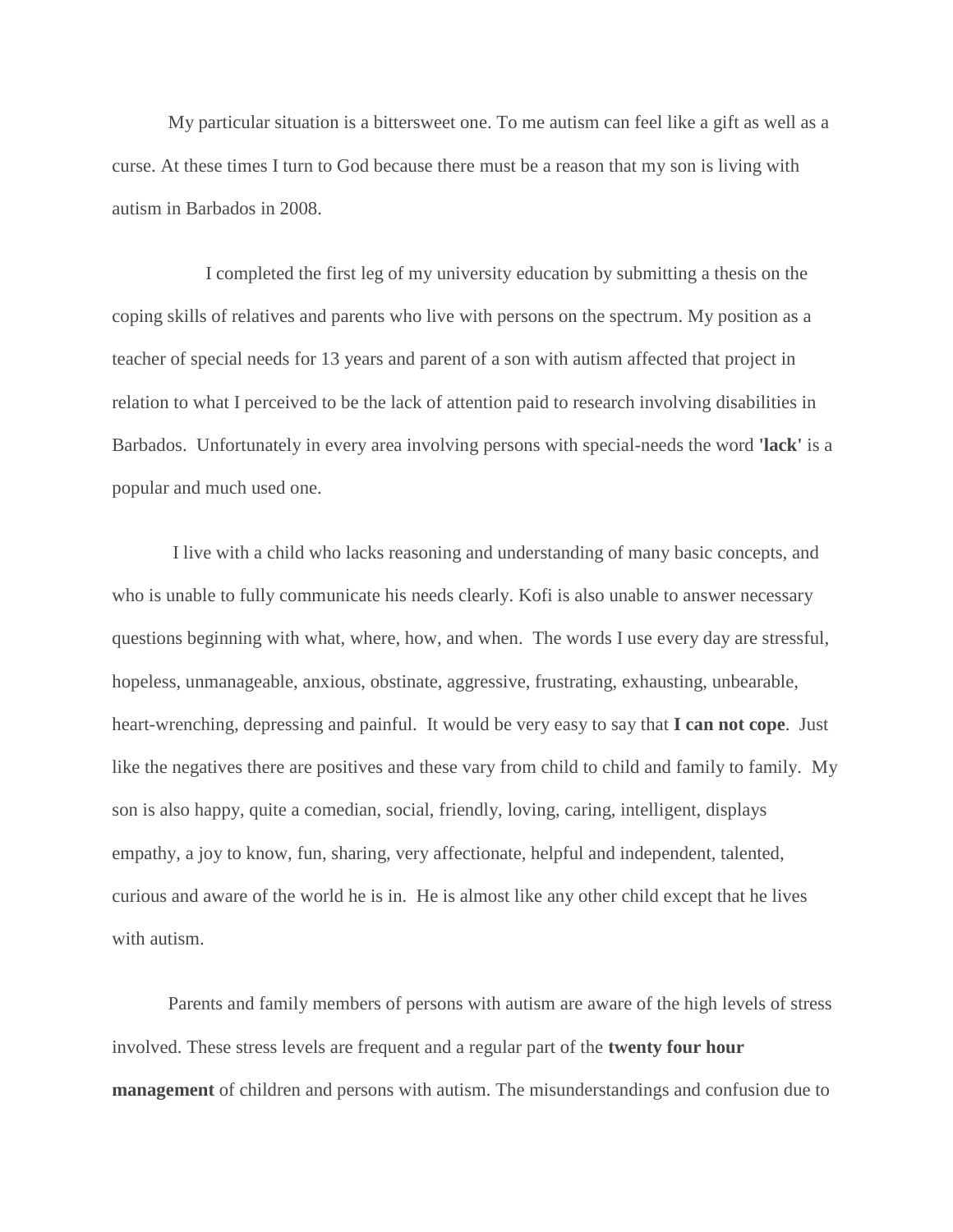behavioural problems generally caused by the inability to communicate can be extremely taxing and nerve wracking on the body and mind of both parent and child.

 It is almost impossible to imagine how parents must feel when faced with a child who may be dependent on them for life, and unable to fulfill the parents' dream of a normal, productive young man or woman.

 These children have urgent needs, specifically the need to have somewhere to live safely when we are dead. The psychiatric hospital is not it. Our children are not crazy, but the world can be a crazy place for them.

 Families need education and informational services, diagnostic and other resources and research must be done. We need cradle to grave services for our children; we need nursery and preschool care, decent free secondary education, vocational programmes and adult care. We need to actively lobby or protest for the acquisition of needed resources, primarily diagnostic, respite care, and assisted living facilities and teacher training. Community education about disabilities, parenting classes for those with disabled children and regular workshops will help to decrease the lack of control and helplessness that parents in Barbados obviously feel.

I do not need to wonder how long my child will be at home after leaving primary school or wonder where he will go. Kofi is completely innocent and ripe for those who will take advantage of a child that can not say where he has been or what has happened to him. This fear is unimaginable and I put him and all these children in Gods hands. I fear dying before him, and I often ask God to help every one of us with this fear.